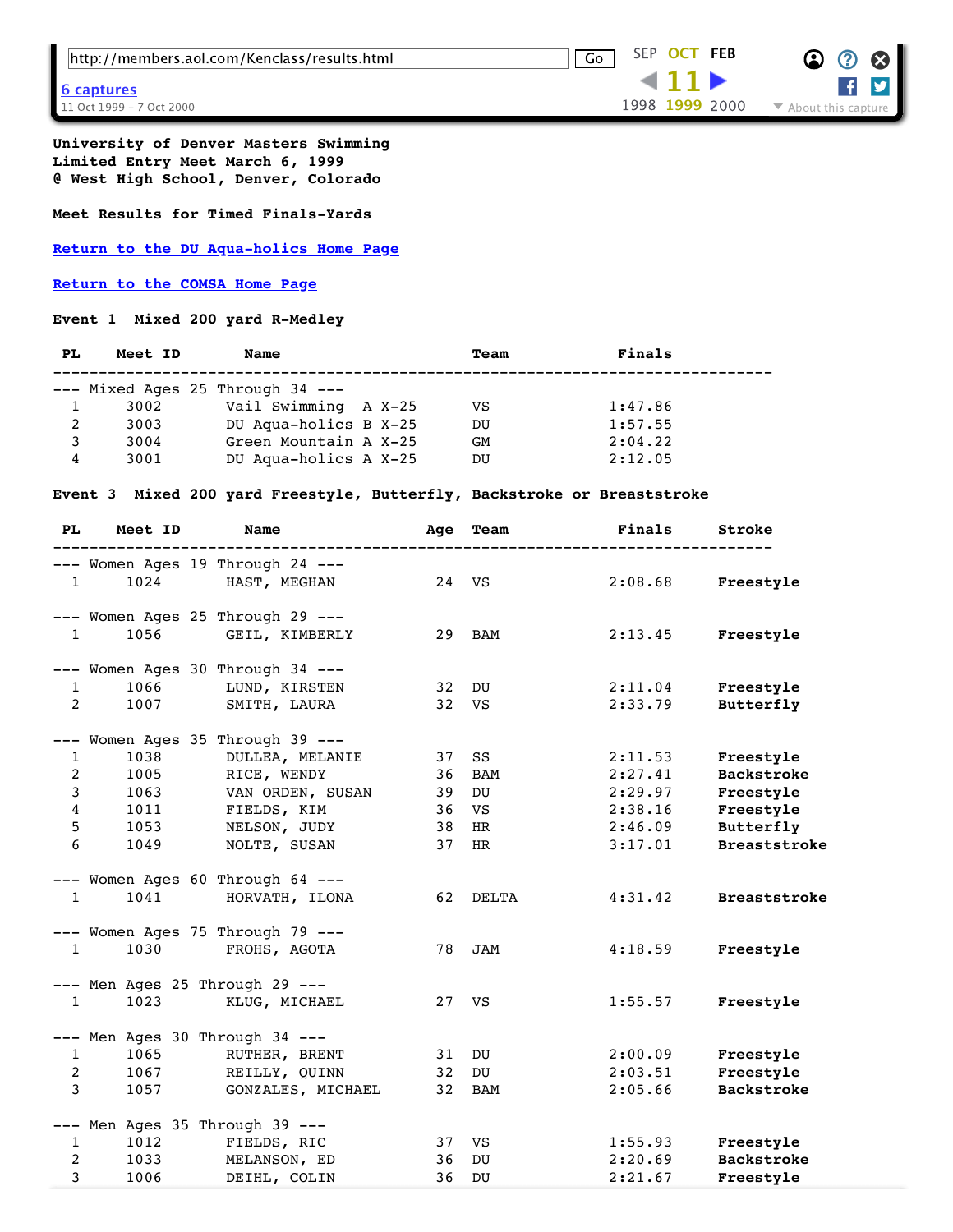|                   |                          | http://members.aol.com/Kenclass/results.html    |    |             | SEP OCT FEB<br>Go | $\boldsymbol{\alpha}$<br>(?) |
|-------------------|--------------------------|-------------------------------------------------|----|-------------|-------------------|------------------------------|
| <u>6 captures</u> | 11 Oct 1999 - 7 Oct 2000 |                                                 |    |             | 1998 1999 2000    | ▼ About this capture         |
|                   | 10Z1                     | HARBACH, RUSSELL                                | 43 | <b>CPPI</b> | 2:21.90           | <b>BUTTELIY</b>              |
| 3                 | 1003                     | DITOLLA, ROBERT                                 | 44 | HR          | 2:26.78           | Butterfly                    |
| 4                 | 1068                     | ALVARADO, RAY                                   | 41 | FМ          | 2:27.78           | Freestyle                    |
|                   | 1045                     | Men Ages 50 Through $54$ ---<br>MCCORMICK, PAUL | 52 | BAM         | 1:59.93           | Freestyle                    |
|                   | 1029                     | Men Ages $60$ Through $64$ ---<br>MALONE, MARK  | 60 | GM          | 2:55.01           | Freestyle                    |

**Event 5 Women's 50 yard Choice/Butterfly, Backstroke or Breaststroke** 

| PL Meet ID Name                                                  |                                                                                       |         | Age Team Finals            | Stroke                                                     |
|------------------------------------------------------------------|---------------------------------------------------------------------------------------|---------|----------------------------|------------------------------------------------------------|
| $---$ Ages 19 Through 24 $---$                                   | 1 1004 STORCH, AMBER 23 GM                                                            |         | 32.54 Butterfly            |                                                            |
| $---$ Ages 25 Through 29 $---$                                   | 1 1051 SECKINGER, LEANNE 26 JAM 36.54 Butterfly                                       |         |                            |                                                            |
| $---$ Ages 30 Through 34 $---$                                   | 1 1082 SANDENWATER, KAREN 31 DU<br>2 1085 ROCKE, JENNIFER 33 BAM                      |         | 36.41 Butterfly            | 39.44 Breaststroke                                         |
| $---$ Ages 35 Through 39 $---$                                   | 1 1005 RICE, WENDY 36 BAM<br>2 1076 GARNIER, KATHY 38 IM<br>3 1049 NOLTE, SUSAN 37 HR |         |                            | 31.61 Backstroke<br>35.69 Backstroke<br>42.39 Breaststroke |
| $---$ Ages 40 Through 44 $---$<br>$---$ Ages 50 Through 54 $---$ | 1 1069 MCGARITY, MAUREEN                                                              | 43 TF   |                            | 43.72 Breaststroke                                         |
|                                                                  | 1 1054 REED, JUDY                                                                     | 54 SS   |                            | 35.31 Butterfly                                            |
| $---$ Ages 55 Through 59 $---$                                   | 1 1002 GROBER, HARRIETTE                                                              | 56 UNAT | 53.25 Backstroke           |                                                            |
| $---$ Ages 60 Through 64 $---$                                   | 1 1040 CLAPP, MARY                                                                    |         | 60 AM 1:15.99 Breaststroke |                                                            |

**Event 6 Men's 50 yard Choice/Butterfly, Backstroke or Breaststroke**

| PL.            | Meet ID                    | <b>Name</b>      | Aqe | Team  | Finals | Stroke              |
|----------------|----------------------------|------------------|-----|-------|--------|---------------------|
|                | Ages 19 Through 24 ---     |                  |     |       |        |                     |
| 1              | 1047                       | MCCORMICK, AARON | 23  | BAM   | 30.33  | <b>Breaststroke</b> |
|                | Ages 25 Through 29 $---$   |                  |     |       |        |                     |
| 1              | 1036                       | HALL, TOM        | 26  | ACES  | 26.47  | Butterfly           |
| $\overline{2}$ | 1046                       | MCCORMICK, MIKE  | 25  | BAM   | 27.28  | Butterfly           |
| 3              | 1027                       | PEDERSEN, DON    | 27  | THORN | 27.73  | Butterfly           |
|                | Ages $30$ Through $34$ --- |                  |     |       |        |                     |
| 1              | 1035                       | MARTIN, TROY     | 30  | THORN | 27.78  | Butterfly           |
| $\overline{2}$ | 1061                       | TANNER, GREG     | 30  | DU    | 29.31  | <b>Backstroke</b>   |
| 3              | 1080                       | LOTOCKI, THOMAS  | 34  | DU    | 32.90  | <b>Backstroke</b>   |
|                | Ages $35$ Through $39$ --- |                  |     |       |        |                     |
| 1              | 1008                       | SMITH, PAUL      | 39  | VS    | 24.97  | Butterfly           |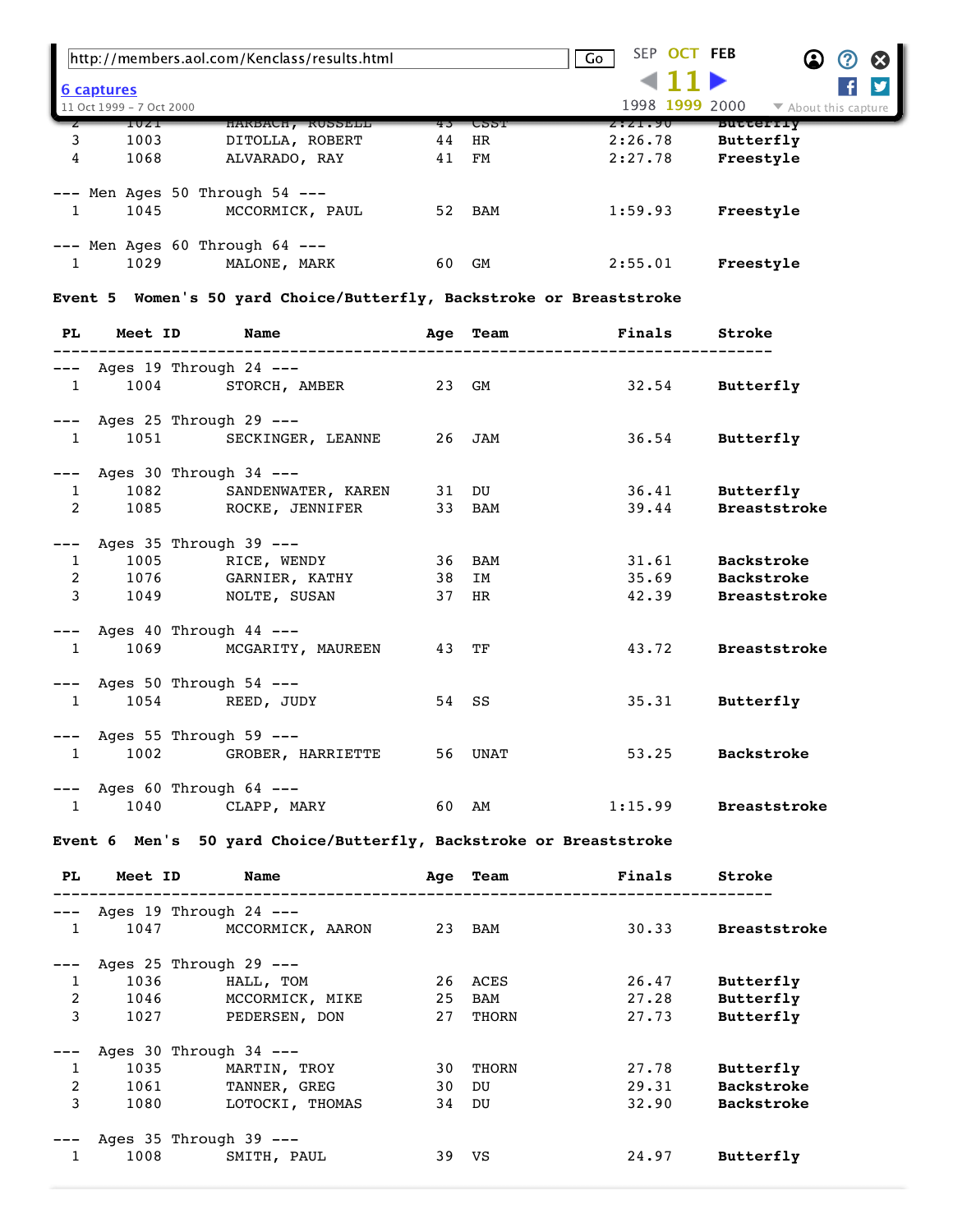|   |                                               | http://members.aol.com/Kenclass/results.html                 |          |             | SEP OCT FEB<br>Go | $\omega$<br>$\boldsymbol{\alpha}$<br>$\bf{Q}$ |
|---|-----------------------------------------------|--------------------------------------------------------------|----------|-------------|-------------------|-----------------------------------------------|
|   | <u>6 captures</u><br>11 Oct 1999 - 7 Oct 2000 |                                                              |          |             | 1998 1999 2000    | $\blacktriangleright$ About this capture      |
| 2 | 1015<br>1050                                  | Ages 45 Through 49 --<br>SILVER, STEVEN<br>LEE, WAYNE        | 49<br>45 | AM<br>SOUID | 29.63<br>39.12    | Butterfly<br><b>Backstroke</b>                |
| 2 | 1052<br>1062                                  | Ages 50 Through $54$ ---<br>GRIFFITH, BILL<br>WEST, DENNIS   | 52<br>54 | VS<br>DU    | 31.96<br>35.97    | <b>Breaststroke</b><br><b>Breaststroke</b>    |
| 2 | 1029<br>1037                                  | Ages $60$ Through $64$ ---<br>MALONE, MARK<br>PLUMMER, MARK  | 60<br>62 | GM<br>IM    | 42.28<br>48.63    | <b>Breaststroke</b><br><b>Breaststroke</b>    |
| 2 | 1010<br>1083                                  | Ages $65$ Through $69$ ---<br>ENSIGN, GEORGE<br>STROM, BENGT | 68<br>66 | SS<br>SS    | 43.74<br>43.95    | Butterfly<br><b>Breaststroke</b>              |

## **Event 7 Women's 200 yard Individual Medley**

| PL. | Meet ID | Name                       |       | Age Team | Finals  |  |
|-----|---------|----------------------------|-------|----------|---------|--|
|     |         | Ages $19$ Through $24$ --- |       |          |         |  |
| 1   | 1025    | STEVENS, ANGELA            | 24 DU |          | 2:30.30 |  |
| 2   | 1071    | WEHNER, KRISTIN            | 23 GM |          | 2:45.81 |  |
|     |         | Ages 30 Through $34$ ---   |       |          |         |  |
| 1   | 1001    | HOWELL, TRACEY             | 30    | DU       | 2:33.38 |  |
| 2   | 1020    | SHOEMAKER, CHRISTY         |       | 30 BAM   | 2:39.92 |  |
| 3   | 1082    | SANDENWATER, KAREN         | 31 DU |          | 2:58.15 |  |
|     |         | Ages 50 Through $54$ ---   |       |          |         |  |
|     | 1064    | LEBSACK, LINDA             | 52    | DU       | 3:26.71 |  |

## **Event 8 Men's 200 yard Individual Medley**

| PL FL          | <b>Meet ID</b> | Name                           |       | Age Team | <b>Finals</b> |  |
|----------------|----------------|--------------------------------|-------|----------|---------------|--|
|                |                | $---$ Ages 30 Through 34 $---$ |       |          |               |  |
| $\mathbf{1}$   |                | 1065 RUTHER, BRENT             |       | 31 DU    | 2:19.21       |  |
|                |                | Ages 35 Through 39 ---         |       |          |               |  |
| $\mathbf{1}$   |                | 1033 MELANSON, ED              |       | 36 DU    | 2:15.86       |  |
| $\overline{2}$ |                | 1016 CHAIYAROJ, PATT           |       | 36 SQUID | 2:16.03       |  |
|                |                | --- Ages 45 Through 49 ---     |       |          |               |  |
| $\mathbf{1}$   |                | 1043 VARNER, TIM               |       | 47 BAM   | 2:42.77       |  |
|                |                | --- Ages 50 Through 54 ---     |       |          |               |  |
| $\mathbf{1}$   |                | 1017 BURSON, BILL              |       | 53 SS    | 2:45.44       |  |
| $\overline{2}$ | 1059           | MCGUIRE, ROBIN                 |       | 53 BAM   | 3:07.97       |  |
|                |                | --- Ages 65 Through 69 ---     |       |          |               |  |
| 1              |                | 1010 ENSIGN, GEORGE            | 68 SS |          | 3:36.57       |  |

## **Event 9 Women's 50 yard Freestyle**

| PL | Meet ID | Name                           |       | Age Team | Finals |
|----|---------|--------------------------------|-------|----------|--------|
|    |         |                                |       |          |        |
|    |         | $---$ Ages 19 Through 24 $---$ |       |          |        |
|    | 1004    | STORCH, AMBER                  | 23 GM |          | 29.28  |
| 2  | 1085    | HILL, JENNIFER                 | 23 TW |          | 30.05  |
|    |         | $---$ Ages 25 Through 29 $---$ |       |          |        |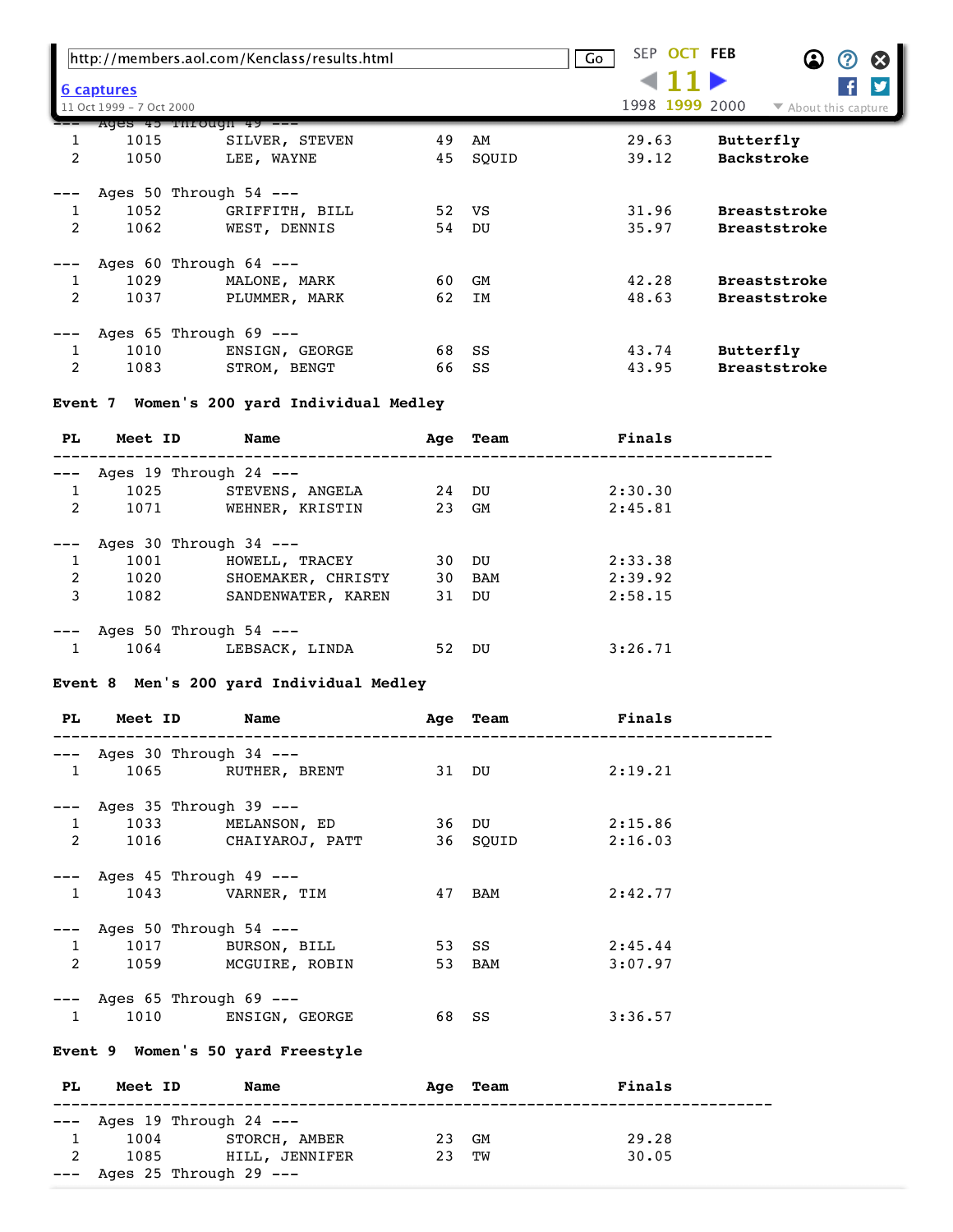|                |                                                          | http://members.aol.com/Kenclass/results.html |      |             | SEP OCT FEB<br>$\overline{G}$ o |                      |
|----------------|----------------------------------------------------------|----------------------------------------------|------|-------------|---------------------------------|----------------------|
|                | 6 captures                                               |                                              |      |             | ◀ 1                             |                      |
|                | 11 Oct 1999 - 7 Oct 2000                                 |                                              |      |             | 1998 1999 2000                  | ▼ About this capture |
|                | 1020                                                     | SHOEMAKER, CHRISTY                           | 30 I | <b>BAM</b>  | 28.UU                           |                      |
| 3              | 1085                                                     | ROCKE, JENNIFER                              | 33   | BAM         | 29.51                           |                      |
|                | --- Ages 35 Through 39 ---                               |                                              |      |             |                                 |                      |
| $\mathbf{1}$   |                                                          | 1076 GARNIER, KATHY                          |      | 38 IM       | 26.59                           |                      |
| 2              |                                                          | 1053 NELSON, JUDY                            |      | 38 HR       | 27.30                           |                      |
|                | $---$ Ages 40 Through 44 $---$                           |                                              |      |             |                                 |                      |
| $\mathbf{1}$   | 1069                                                     | MCGARITY, MAUREEN                            | 43   | TF          | 35.70                           |                      |
|                |                                                          |                                              |      |             |                                 |                      |
|                | --- Ages 50 Through 54 ---                               |                                              |      |             |                                 |                      |
| $\mathbf{1}$   |                                                          | 1054 REED, JUDY                              |      | 54 SS       | 31.20                           |                      |
|                | $---$ Ages 55 Through 59 $---$                           |                                              |      |             |                                 |                      |
| $\overline{1}$ |                                                          | 1002 GROBER, HARRIETTE                       | 56   | UNAT        | 42.76                           |                      |
|                | $---$ Ages 60 Through 64 $---$                           |                                              |      |             |                                 |                      |
| $\mathbf{1}$   |                                                          | 1040 CLAPP, MARY                             |      | 60 AM       | 49.01                           |                      |
|                |                                                          |                                              |      |             |                                 |                      |
|                |                                                          | Event 10 Men's 50 yard Freestyle             |      |             |                                 |                      |
| PL.            | Meet ID                                                  | Name                                         | Age  | Team        | Finals                          |                      |
|                |                                                          |                                              |      |             |                                 |                      |
|                | --- Ages 19 Through 24 ---                               |                                              |      |             |                                 |                      |
| $\mathbf{1}$   | 1047                                                     | MCCORMICK, AARON 23 BAM                      |      |             | 23.56                           |                      |
|                | --- Ages 25 Through 29 ---                               |                                              |      |             |                                 |                      |
| $\mathbf{1}$   |                                                          | 1023 KLUG, MICHAEL                           |      | 27 VS       | 23.09                           |                      |
| $\overline{a}$ | 1036                                                     | HALL, TOM                                    |      | 26 ACES     | 24.26                           |                      |
| $\mathbf{3}$   |                                                          | 1046 MCCORMICK, MIKE                         |      | 25 BAM      | 25.22                           |                      |
| $---$          | Ages 30 Through 34 ---                                   |                                              |      |             |                                 |                      |
| $\mathbf{1}$   |                                                          | 1035 MARTIN, TROY                            |      | 30 THORN    | 26.67                           |                      |
| $\overline{a}$ |                                                          | 1080 LOTOCKI, THOMAS                         | 34   | DU          | 26.69                           |                      |
| $\mathbf{3}$   |                                                          | 1061 TANNER, GREG                            | 30   | DU          | 26.89                           |                      |
|                | --- Ages 35 Through 39 ---                               |                                              |      |             |                                 |                      |
| 1              | 1008                                                     | SMITH, PAUL                                  |      | 39 VS       | 22.87                           |                      |
| $\overline{2}$ |                                                          | 1006 DEIHL, COLIN                            |      | 36 DU       | 27.37                           |                      |
|                |                                                          |                                              |      |             |                                 |                      |
|                | $---$ Ages 45 Through 49 $---$                           |                                              |      |             |                                 |                      |
| $\mathbf{1}$   |                                                          | 1015 SILVER, STEVEN                          |      | 49 AM       | 26.27                           |                      |
|                | $---$ Ages 55 Through 59 $---$                           |                                              |      |             |                                 |                      |
| 1              | 1032                                                     | ANDERSON, TERRY                              |      | 58 TF       | 32.05                           |                      |
|                |                                                          |                                              |      |             |                                 |                      |
|                | --- Ages 60 Through 64 ---                               | 1029 MALONE, MARK                            |      | 60 GM       | 34.44                           |                      |
|                | $1 \quad \blacksquare$<br>$2 \left( \frac{1}{2} \right)$ | 1037 PLUMMER, MARK                           | 62   | IΜ          | 35.05                           |                      |
|                |                                                          |                                              |      |             |                                 |                      |
|                | $---$ Ages 65 Through 69 $---$                           |                                              |      |             |                                 |                      |
| $\mathbf{1}$   |                                                          | 1083 STROM, BENGT                            |      | 66 SS       | 36.16                           |                      |
|                | --- Ages 75 Through 79 ---                               |                                              |      |             |                                 |                      |
| $\overline{1}$ |                                                          | 1031 WOOD, RICHARD                           | 77   | AM          | 28.87                           |                      |
|                |                                                          |                                              |      |             |                                 |                      |
|                |                                                          | Event 12 Mixed 100 yard Butterfly            |      |             |                                 |                      |
| PL             | Meet ID                                                  | Name                                         | Age  | <b>Team</b> | Finals                          |                      |
|                |                                                          | --- Women Ages 30 Through 34 ---             |      |             |                                 |                      |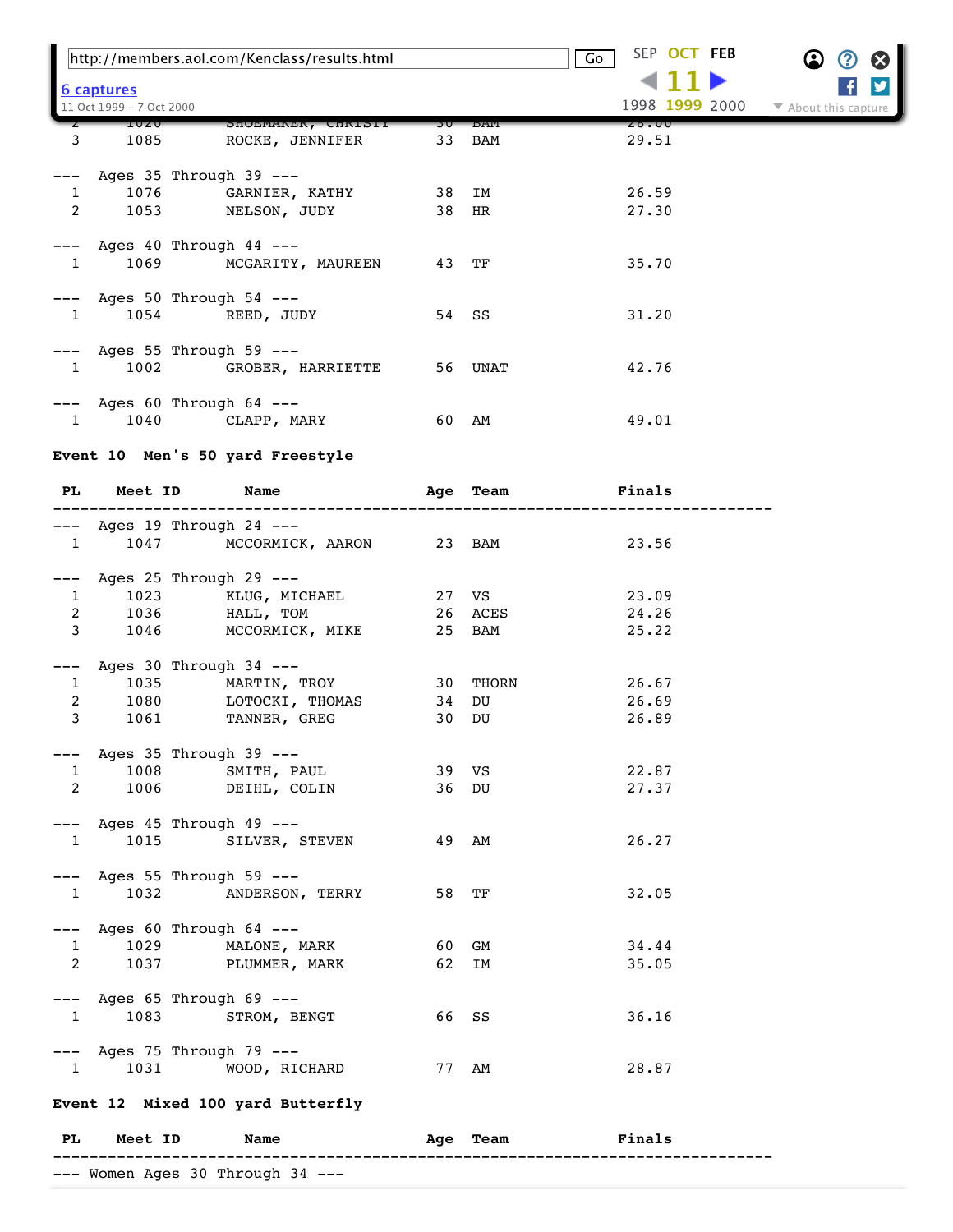|                   | http://members.aol.com/Kenclass/results.html                                      |          |              | SEP OCT FEB<br>Go  | Ø<br>(?              |
|-------------------|-----------------------------------------------------------------------------------|----------|--------------|--------------------|----------------------|
| <u>6 captures</u> | 11 Oct 1999 - 7 Oct 2000                                                          |          |              | 1998 1999 2000     | ▼ About this capture |
| $\mathbf{1}$      | $---$ Men Ages 25 Through 29 $---$<br>1027<br>PEDERSEN, DON                       | 27       | THORN        | 1:03.73            |                      |
| $\mathbf{1}$      | $---$ Men Ages 30 Through 34 $---$<br>1057 GONZALES, MICHAEL                      |          | 32 BAM       | 57.64              |                      |
| $\mathbf{1}$      | $---$ Men Ages 35 Through 39 $---$<br>1033 100<br>MELANSON, ED                    | 36 DU    |              | 58.84              |                      |
| $\mathbf{1}$<br>2 | Men Ages $40$ Through $44$ ---<br>1021<br>HARBACH, RUSSELL<br>1039<br>ADAMS, GREG | 43<br>40 | CSST<br>UNAT | 1:00.86<br>1:03.03 |                      |
| 3                 | 1003<br>DITOLLA, ROBERT                                                           | 44       | HR           | 1:04.70            |                      |
| $\mathbf{1}$      | --- Men Ages 45 Through 49 ---<br>1043<br>VARNER, TIM                             | 47       | BAM          | 1:13.88            |                      |

# **Event 13 Women's 100 yard Freestyle or Individual Medley**

| PL.                      | Meet ID | <b>Name</b>                    | Aqe | Team    | Finals  | Stroke    |
|--------------------------|---------|--------------------------------|-----|---------|---------|-----------|
| $---$                    |         | Ages 19 Through 24 ---         |     |         |         |           |
| $\mathbf{1}$             | 1025    | STEVENS, ANGELA                | 24  | DU      | 1:00.39 | Freestyle |
| $\overline{2}$           | 1071    | WEHNER, KRISTIN                | 23  | GM      | 1:03.55 | Freestyle |
| $\mathbf{3}$             | 1085    | HILL, JENIFER                  | 23  | TW      | 1:07.42 | Freestyle |
| $\overline{\phantom{0}}$ | 1024    | HAST, MEGHAN                   |     | 24 VS   | DQ      | I.M.      |
| $---$                    |         | Ages 25 Through 29 ---         |     |         |         |           |
| 1                        | 1051    | SECKINGER, LEANNE              | 26  | JAM     | 1:21.20 | I.M.      |
| $---$                    |         | Ages 30 Through 34 ---         |     |         |         |           |
| $\mathbf{1}$             | 1001    | HOWELL, TRACEY                 |     | 30 DU   | 1:02.81 | Freestyle |
| $\overline{2}$           |         | 1020 SHOEMAKER, CHRISTY        | 30  | BAM     | 1:03.52 | Freestyle |
| $\mathbf{3}$             | 1007    | SMITH, LAURA                   |     | 32 VS   | 1:11.14 | I.M.      |
|                          |         | $---$ Ages 35 Through 39 $---$ |     |         |         |           |
| $\mathbf{1}$             | 1076    | GARNIER, KATHY                 | 38  | IM      | 1:10.99 | I.M.      |
| $\overline{2}$           | 1011    | FIELDS, KIM                    |     | 36 VS   | 1:12.19 | Freestyle |
|                          |         | $---$ Ages 50 Through 54 $---$ |     |         |         |           |
| 1                        | 1054    | REED, JUDY                     |     | 54 SS   | 1:11.26 | Freestyle |
| $---$                    |         | Ages 55 Through 59 ---         |     |         |         |           |
| 1                        | 1002    | GROBER, HARRIETTE              |     | 56 UNAT | 1:34.70 | Freestyle |
| $---$                    |         | Ages 60 Through 64 ---         |     |         |         |           |
| 1                        | 1040    | CLAPP, MARY                    | 60  | AM      | 2:00.56 | Freestyle |
| $---$                    |         | Ages 70 Through 74 ---         |     |         |         |           |
| 1                        | 1026    | HOLMES, FRANCES                | 71  | JAM     | 2:47.37 | I.M.      |
|                          |         | $---$ Ages 75 Through 79 $---$ |     |         |         |           |
| $1 \quad \blacksquare$   | 1030    | FROHS, AGOTA                   | 78  | JAM     | 2:22.15 | I.M.      |

**Event 14 Men's 100 yard Freestyle or Individual Medley** 

| PL. | Meet ID | Name                           |  | Age Team | Finals  | Stroke |
|-----|---------|--------------------------------|--|----------|---------|--------|
|     |         | $---$ Ages 19 Through 24 $---$ |  |          |         |        |
|     | 1047    | MCCORMICK, AARON               |  | 23 BAM   | 1:00.75 | I.M.   |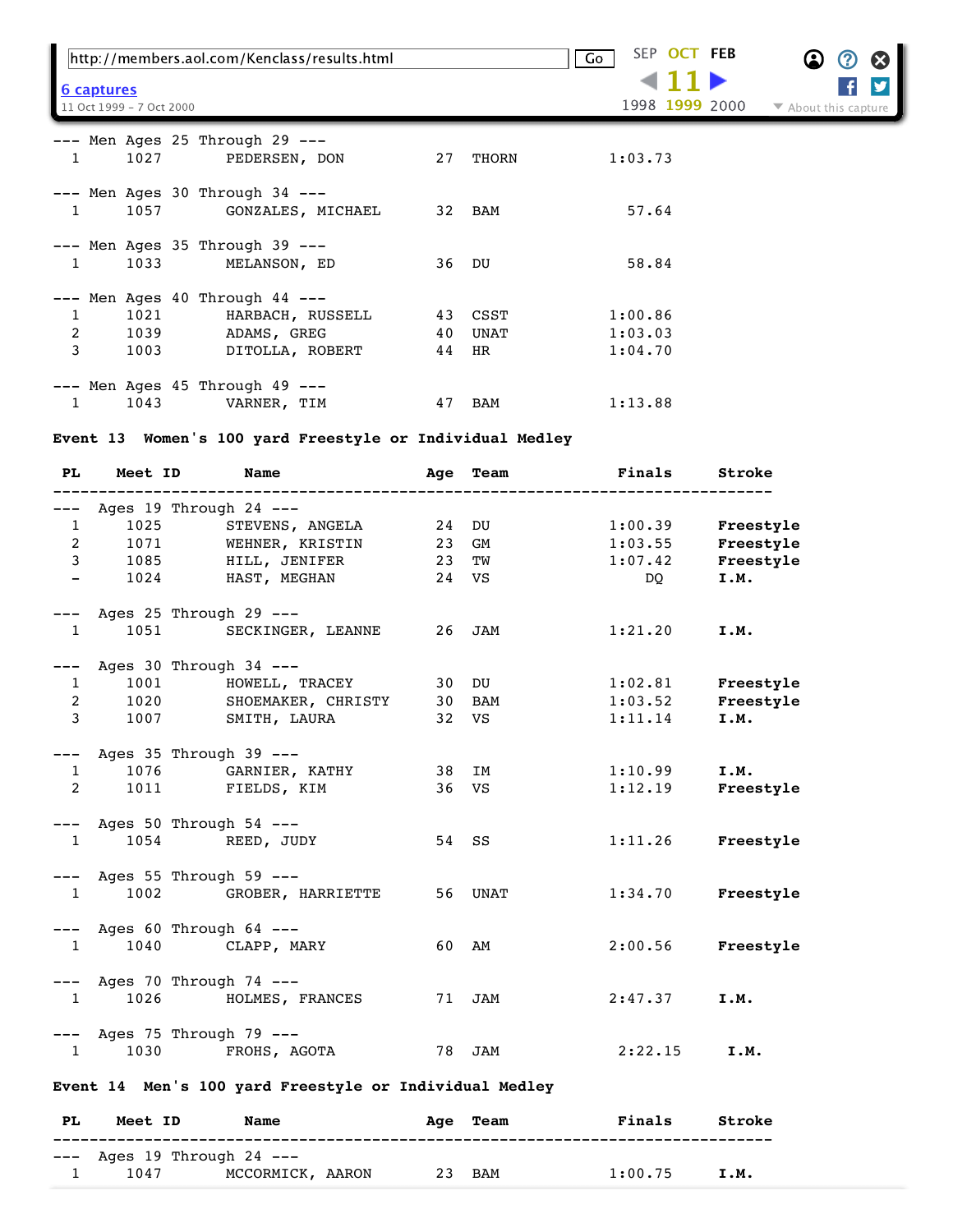| http://members.aol.com/Kenclass/results.html |                                               |                          |       |            | SEP OCT FEB<br>$\overline{\mathsf{Go}}$ | $\bf \Omega$ | ⊗<br>(2                 |
|----------------------------------------------|-----------------------------------------------|--------------------------|-------|------------|-----------------------------------------|--------------|-------------------------|
|                                              |                                               |                          |       |            |                                         |              | $\overline{\mathbf{y}}$ |
|                                              | <b>6 captures</b><br>11 Oct 1999 - 7 Oct 2000 |                          |       |            | 1998 1999 2000                          |              | ▼ About this capture    |
|                                              | 1046                                          | MCCORMICK, MIKE          | $25-$ | — БАМ      | 1:07.77                                 |              |                         |
|                                              |                                               |                          |       |            |                                         |              |                         |
|                                              |                                               | Ages 30 Through 34 ---   |       |            |                                         |              |                         |
| 1                                            | 1065                                          | RUTHER, BRENT            | 31    | DU         | 55.15                                   | Freestyle    |                         |
| $\overline{c}$                               | 1035                                          | MARTIN, TROY             | 30    | THORN      | 55.83                                   | Freestyle    |                         |
| 3                                            | 1061                                          | TANNER, GREG             | 30    | DU         | 1:07.80                                 | I.M.         |                         |
|                                              |                                               | Ages 35 Through 39 ---   |       |            |                                         |              |                         |
| 1                                            | 1008                                          | SMITH, PAUL              | 39    | VS         | 50.39                                   | Freestyle    |                         |
| 2                                            | 1016                                          | CHAIYAROJ, PATT          | 36    | SQUID      | 52.53                                   | Freestyle    |                         |
| 3                                            | 1018                                          | DEFUSCO, RUSS            | 39    | AFAM       | 1:00.50                                 | Freestyle    |                         |
| ---                                          |                                               | Ages 40 Through 44 ---   |       |            |                                         |              |                         |
| 1                                            | 1048                                          | NOLTE, CHRIS             | 42    | ΙM         | 55.80                                   | Freestyle    |                         |
| 2                                            | 1068                                          | ALVARADO, RAY            | 41    | FM         | 1:04.05                                 | Freestyle    |                         |
|                                              |                                               | Ages 45 Through 49 ---   |       |            |                                         |              |                         |
| 1                                            | 1043                                          | VARNER, TIM              | 47    | <b>BAM</b> | 1:02.48                                 | Freestyle    |                         |
| 2                                            | 1050                                          | LEE, WAYNE               | 45    | SQUID      | 1:07.43                                 | Freestyle    |                         |
| 3                                            | 1015                                          | SILVER, STEVEN           | 49    | AM         | 1:11.61                                 | I.M.         |                         |
|                                              |                                               | Ages 50 Through 54 ---   |       |            |                                         |              |                         |
| 1                                            | 1059                                          | MCGUIRE, ROBIN           | 53    | BAM        | 1:06.22                                 | Freestyle    |                         |
| 2                                            | 1052                                          | GRIFFITH, BILL           | 52    | VS         | 1:10.62                                 | I.M.         |                         |
|                                              |                                               | Ages 55 Through 59 ---   |       |            |                                         |              |                         |
| $\mathbf{1}$                                 | 1032                                          | ANDERSON, TERRY          | 58    | TF         | 1:31.53                                 | Freestyle    |                         |
|                                              |                                               | Ages 60 Through $64$ --- |       |            |                                         |              |                         |
| 1                                            | 1037                                          | PLUMMER, MARK            | 62    | IM         | 1:15.02                                 | Freestyle    |                         |
|                                              |                                               | Ages 65 Through 69 ---   |       |            |                                         |              |                         |
| 1                                            | 1010                                          | ENSIGN, GEORGE           | 68    | SS         | 1:32.14                                 | I.M.         |                         |

## **Event 15 Mixed 500 yard Freestyle**

|              |  | PL Meet ID Name                                                                                           |        | Age Team Finals  |
|--------------|--|-----------------------------------------------------------------------------------------------------------|--------|------------------|
|              |  | --- Women Ages 25 Through 29 ---<br>1 1056 GEIL, KIMBERLY 29 BAM 5:59.80                                  |        |                  |
|              |  | --- Women Ages 35 Through 39 ---<br>1 1038 DULLEA, MELANIE 37 SS<br>2 1063 VAN ORDEN, SUSAN 39 DU 6:47.25 |        | 5:54.75          |
| $\mathbf{3}$ |  | 1081 DESENFANTS, CHRISTINE 36 DU 6:53.44                                                                  |        |                  |
|              |  | $---$ Women Ages 50 Through 54 $---$<br>1 1064 LEBSACK, LINDA                                             | 52 DU  | 7:34.90          |
|              |  | $---$ Women Ages 55 Through 59 $---$<br>1 1028 WISE, LOUISE                                               | 56 GM  | 7:56.62          |
|              |  | $---$ Women Ages 65 Through 69 $---$<br>1 1073 HERTZBERG, RUTH 66 SC                                      |        | 10:45.45         |
|              |  | $---$ Women Ages 70 Through 74 $---$<br>1 1026 HOLMES, FRANCES                                            | 71 JAM | 12:08.49         |
|              |  | $---$ Men Ages 30 Through 34 $---$<br>1 1067 REILLY, QUINN                                                |        | 32 DU<br>5:48.89 |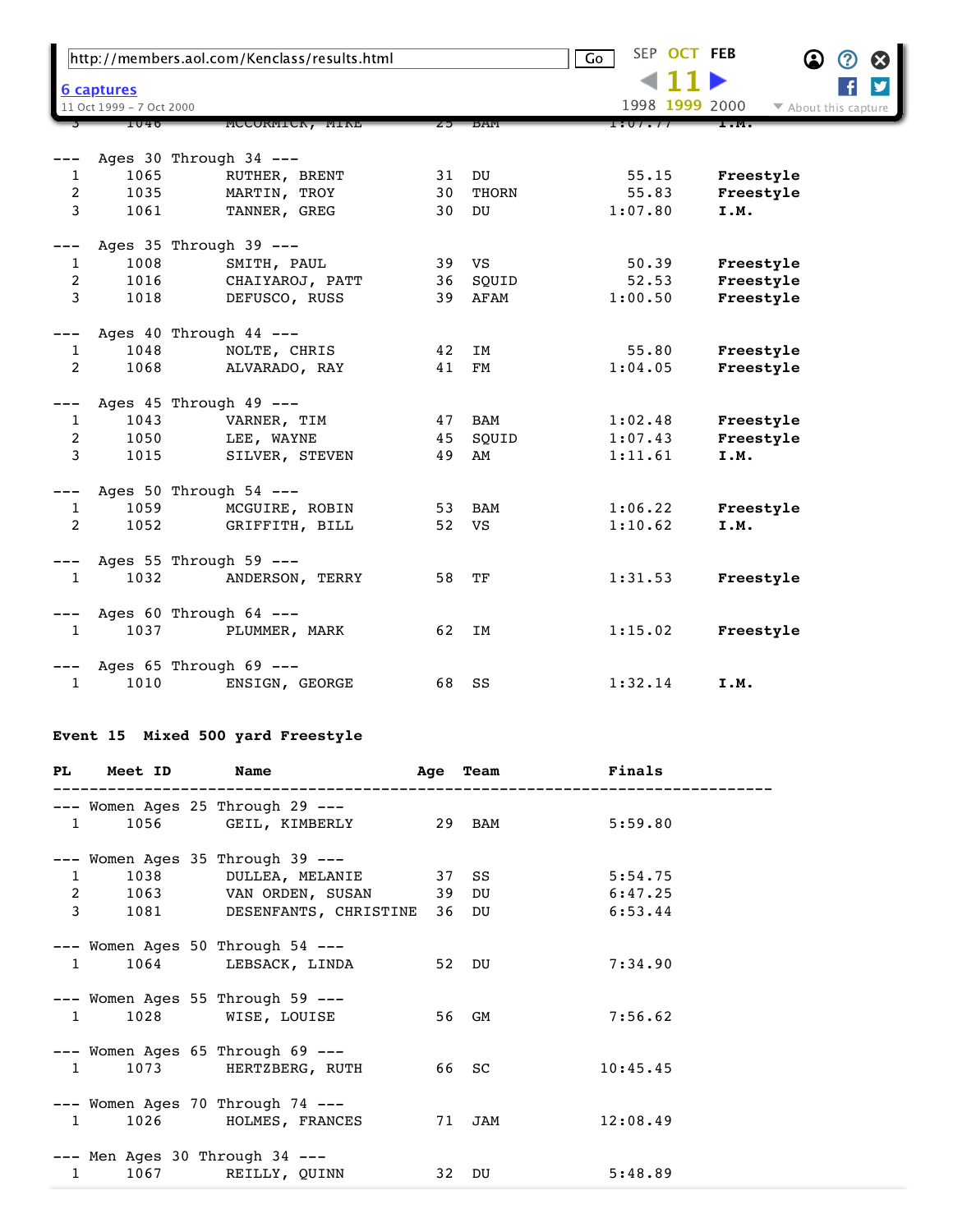|                              |                                | http://members.aol.com/Kenclass/results.html |     |                 | SEP OCT FEB<br>Go        | Ø                                        |
|------------------------------|--------------------------------|----------------------------------------------|-----|-----------------|--------------------------|------------------------------------------|
|                              | <u>6 captures</u>              |                                              |     |                 |                          |                                          |
|                              | 11 Oct 1999 - 7 Oct 2000       |                                              |     |                 | 1998 1999 2000           | $\blacktriangleright$ About this capture |
|                              |                                | --- Men Ages 50 Through 54 ---               |     |                 |                          |                                          |
| $\mathbf{1}$<br>$\mathbf{2}$ | 1045                           | MCCORMICK, PAUL<br>1062 WEST, DENNIS         |     | 52 BAM<br>54 DU | 5:30.95<br>6:54.27       |                                          |
|                              | $3^{\circ}$<br>1022            | CREESE, DENNIS                               |     | 50 BAM          | 8:07.58                  |                                          |
|                              |                                |                                              |     |                 |                          |                                          |
|                              |                                | --- Men Ages 65 Through 69 ---               |     |                 |                          |                                          |
| $\mathbf{1}$                 | 1014                           | KING, BILL                                   | 65  | JAM             | 7:28.42                  |                                          |
|                              |                                | Event 17 Women's 100 yard Backstroke         |     |                 |                          |                                          |
| PL                           | Meet ID                        | Name                                         | Age | Team            | Finals                   |                                          |
| ---                          | Ages 19 Through 24 ---         |                                              |     |                 |                          |                                          |
| $\mathbf{1}$                 | 1024                           | HAST, MEGHAN                                 |     | 24 VS           | 1:06.34                  |                                          |
| $\overline{a}$               | 1025                           | STEVENS, ANGELA                              |     | 24 DU           | 1:11.69                  |                                          |
| 3                            |                                | 1004 STORCH, AMBER                           |     | 23 GM           | 1:13.92                  |                                          |
|                              | --- Ages 30 Through 34 ---     |                                              |     |                 |                          |                                          |
| $\mathbf{1}$                 |                                | 1001 HOWELL, TRACEY                          |     | 30 DU           | 1:06.60                  |                                          |
| $\overline{a}$               |                                | 1007 SMITH, LAURA                            |     | 32 VS           | 1:07.86                  |                                          |
| 3                            | 1085 700                       | ROCKE, JENNIFER                              |     | 33 BAM          | 1:14.62                  |                                          |
|                              |                                |                                              |     |                 |                          |                                          |
| $\mathbf{1}$                 | --- Ages 35 Through 39 ---     | 1005 RICE, WENDY                             |     | 36 BAM          | 1:07.11                  |                                          |
| 2                            | 1053                           | NELSON, JUDY                                 |     | 38 HR           | 1:12.21                  |                                          |
|                              |                                |                                              |     |                 |                          |                                          |
|                              | --- Ages 40 Through 44 ---     |                                              |     |                 |                          |                                          |
| $\mathbf{1}$                 | 1069                           | MCGARITY, MAUREEN                            |     | 43 TF           | 1:35.04                  |                                          |
|                              | $---$ Ages 60 Through 64 $---$ |                                              |     |                 |                          |                                          |
| $\mathbf{1}$                 | 1041                           | HORVATH, ILONA                               |     | 62 DELTA        | 2:32.94                  |                                          |
|                              |                                | Event 18 Men's 100 Backstoke                 |     |                 |                          |                                          |
|                              |                                |                                              |     |                 |                          |                                          |
| PL                           | Meet ID                        | Name                                         | Age | Team            | Finals                   |                                          |
|                              | --- Ages 30 Through 34 ---     |                                              |     |                 |                          |                                          |
| $\mathbf{1}$                 | 1057                           | GONZALES, MICHAEL 32 BAM                     |     |                 | 56.04                    |                                          |
| $\overline{2}$               |                                | 1080 LOTOCKI, THOMAS 34 DU                   |     |                 | 1:11.59                  |                                          |
|                              | --- Ages 35 Through 39 ---     |                                              |     |                 |                          |                                          |
| 1                            |                                | 1012 FIELDS, RIC                             |     | 37 VS           | 1:02.37                  |                                          |
|                              |                                | 2 1016 CHAIYAROJ, PATT 36 SQUID              |     |                 | 1:03.15                  |                                          |
|                              |                                | 3 1018 DEFUSCO, RUSS 39 AFAM                 |     |                 | 1:09.46                  |                                          |
| $\overline{4}$               |                                | 1006 DEIHL, COLIN                            |     | 36 DU           | 1:14.73                  |                                          |
|                              |                                |                                              |     |                 |                          |                                          |
| $\mathbf{1}$                 | $---$ Ages 40 Through 44 $---$ | 1021 HARBACH, RUSSELL 43 CSST                |     |                 | 1:06.58                  |                                          |
| $\overline{2}$               |                                | 1039 ADAMS, GREG                             |     | 40 UNAT         | 1:08.13                  |                                          |
|                              |                                |                                              |     |                 |                          |                                          |
|                              | --- Ages 45 Through 49 ---     |                                              |     |                 |                          |                                          |
|                              | $\mathbf{1}$                   | 1050 LEE, WAYNE                              |     | 45 SQUID        | 1:23.00                  |                                          |
|                              | --- Ages 55 Through 59 ---     |                                              |     |                 |                          |                                          |
|                              | $1 \quad \blacksquare$         | 1032 ANDERSON, TERRY                         |     | 58 TF           | 1:33.38                  |                                          |
|                              |                                | Event 19 Women's 100 yard Breaststroke       |     |                 |                          |                                          |
|                              |                                |                                              |     |                 |                          |                                          |
| PL                           | Meet ID                        | Name                                         |     | Age Team        | <b>Example 18</b> Finals |                                          |
|                              |                                |                                              |     |                 |                          |                                          |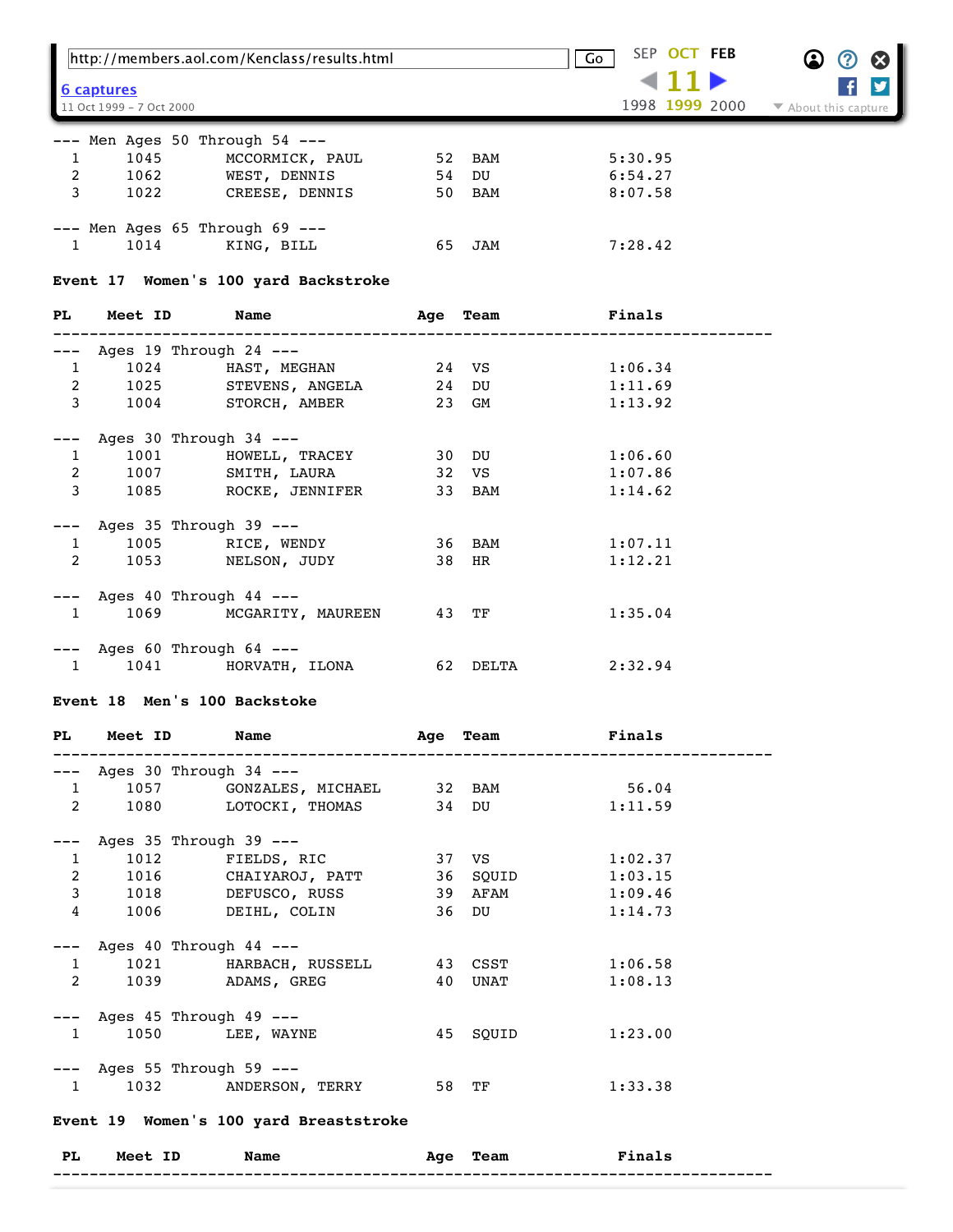|              |                                | http://members.aol.com/Kenclass/results.html |          | SEP OCT FEB<br>Go |        | (2)<br>$\boldsymbol{\alpha}$ |
|--------------|--------------------------------|----------------------------------------------|----------|-------------------|--------|------------------------------|
|              | 6 captures                     |                                              |          |                   |        |                              |
|              | 11 Oct 1999 - 7 Oct 2000       |                                              |          | 1998 1999 2000    |        | ▼ About this capture         |
|              | 108Z                           | SANDENWATER, KAREN                           | 31 DU    | 1:29.28           |        |                              |
|              | Ages 35 Through 39 ---         |                                              |          |                   |        |                              |
| $\mathbf{1}$ |                                | 1049 NOLTE, SUSAN                            | 37 HR    | 1:30.70           |        |                              |
|              | $---$ Ages 60 Through 64 $---$ |                                              |          |                   |        |                              |
| 1            |                                | 1041 HORVATH, ILONA                          | 62       | 2:07.69<br>DELTA  |        |                              |
|              |                                | Event 20 Men's 100 yard Breaststroke         |          |                   |        |                              |
| PL           | <b>Meet ID</b>                 | Name                                         | Age Team | <b>Finals</b>     | Points |                              |
|              | Ages 35 Through 39 ---         |                                              |          |                   |        |                              |
| 1            | 1018                           | DEFUSCO, RUSS                                | 39 AFAM  | 1:16.90           |        |                              |
|              | Ages $40$ Through $44$ ---     |                                              |          |                   |        |                              |
| 1            | 1048                           | NOLTE, CHRIS                                 | 42 IM    | 1:13.95           |        |                              |

|           | Ages $25$ Through $34$ ---             |                                         |       |      |         |        |
|-----------|----------------------------------------|-----------------------------------------|-------|------|---------|--------|
| <b>PL</b> | Meet ID                                | Name                                    |       | Team | Finals  | Points |
|           |                                        | Event 21 Mixed 200 yard Freestyle Relay |       |      |         |        |
|           | $---$ Ages 65 Through 69 $---$<br>1083 | STROM, BENGT                            | 66 SS |      | 1:38.27 |        |
|           | 1052                                   | GRIFFITH, BILL                          | 52 VS |      | 1:12.53 |        |

2 1068 ALVARADO, RAY 41 FM 1:21.53

| 1  | 3005 | Vail Swimming         | W-25 | VS. | 1:33.19 |
|----|------|-----------------------|------|-----|---------|
| 2  | 3008 | Green Mountain        | W-25 | GМ  | 1:52.39 |
| -3 | 3007 | DU Aqua-holics B W-25 |      | DU  | 1:56.96 |
| 4  | 3006 | DU Aqua-holics A W-25 |      | DU  | 2:05.60 |
|    |      |                       |      |     |         |

## **Event 1650 Mixed 1650 Freestyle "The Mile High Mile"**

|                | PL Meet ID                     | Name                                       | ----------------- | Age Team | Finals         |
|----------------|--------------------------------|--------------------------------------------|-------------------|----------|----------------|
|                |                                | --- Women Ages 19 Through 24 ---           |                   |          |                |
| $\mathbf{1}$   |                                | 1025 STEVENS, ANGELA 24 DU                 |                   |          | 20:43.44       |
|                |                                | --- Women Ages 25 Through 29 ---           |                   |          |                |
|                | $1 \quad \blacksquare$         | 1056 GEIL, KIMBERLY                        |                   | 29 BAM   | 20:47.01       |
| $\overline{2}$ |                                | 1019 KLING, PAM                            |                   | 28 TM    | 23:07.77       |
|                |                                | --- Women Ages 30 Through 34 ---           |                   |          |                |
|                | 1020<br>$1 \quad \blacksquare$ | SHOEMAKER, CHRISTY 30 BAM                  |                   |          | 21:31.97       |
| $\overline{2}$ | 1085 - 108                     | ROCKE, JENNIFER 33 BAM                     |                   |          | 22:02.26       |
| 3              | 1089                           | SADENWATER, KAREN 31 DU                    |                   |          | 26:07.79       |
|                |                                | -- Women Ages 35 Through 39 ---            |                   |          |                |
| $\mathbf{1}$   | 1053                           | NELSON, JUDY 38 HR                         |                   |          | 19:32.90       |
| 2              | 1038                           | DULLEA, MELANIE 37 SS                      |                   |          | 20:33.53       |
| $\mathbf{3}$   | 1058 700                       | HEISDORFFER, TRISH 35 UNAT                 |                   |          | 21:02.62       |
| $\overline{4}$ | 1063                           | VAN ORDEN, SUSAN                           |                   |          | 39 DU 23:40.44 |
| 5 <sup>1</sup> |                                | 1081 DESENFANTS, CHRISTINE 36 DU 24:47.97  |                   |          |                |
| 6              |                                | 1079 CLARK, DINA                           |                   | 36 DU    | $29:56.99*$    |
|                |                                | *1st week of the eighth month of pregnancy |                   |          |                |

--- Women Ages 45 Through 49 ---

--- Ages 50 Through 54 ---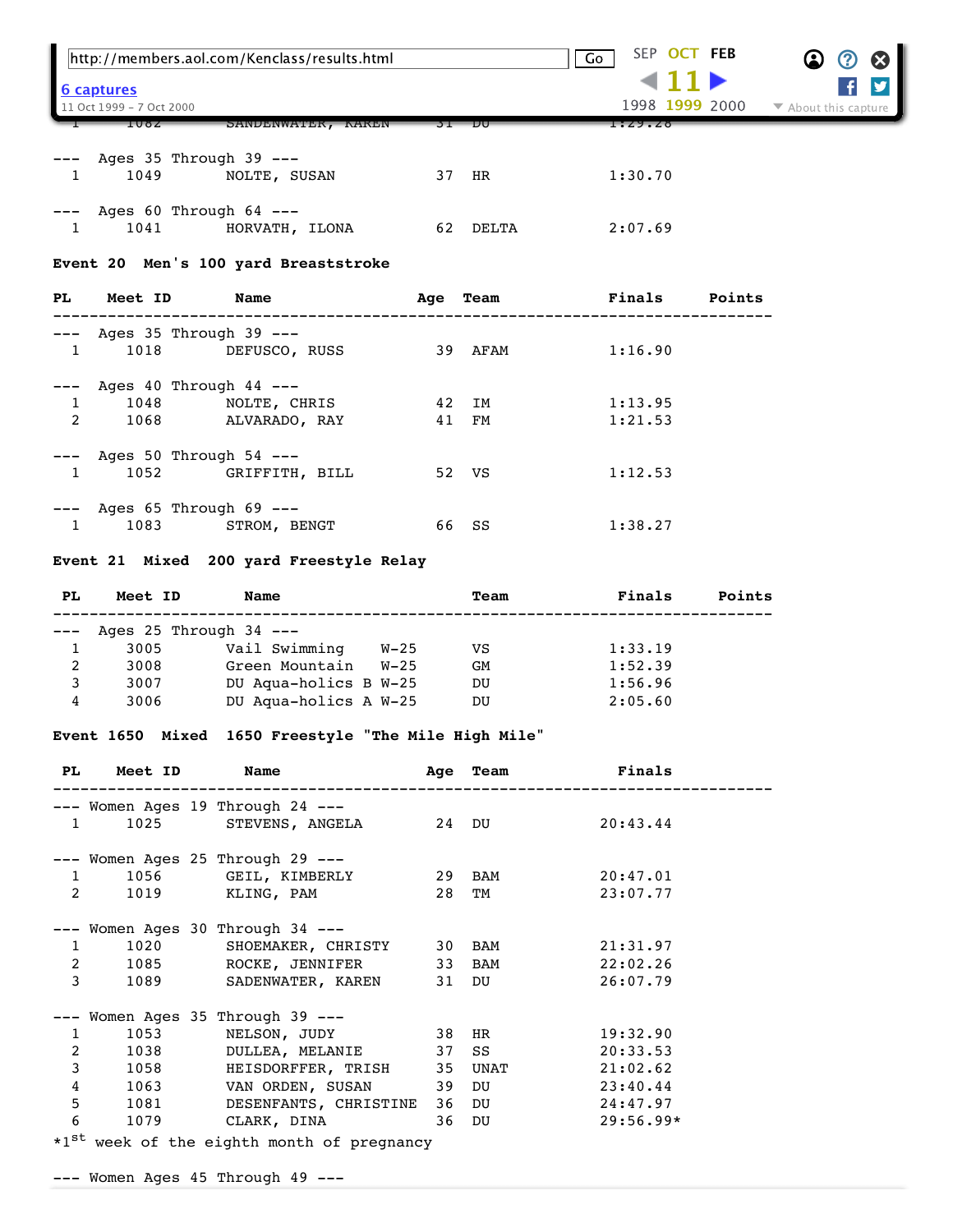| http://members.aol.com/Kenclass/results.html |                          |                                  |    |       | SEP OCT FEB<br>$\overline{\mathsf{Go}}$ | Ω<br>B<br>3          |
|----------------------------------------------|--------------------------|----------------------------------|----|-------|-----------------------------------------|----------------------|
| 6 captures                                   |                          |                                  |    |       |                                         |                      |
|                                              | 11 Oct 1999 - 7 Oct 2000 |                                  |    |       | 1998 1999 2000                          | ▼ About this capture |
|                                              |                          | --- Women Ages 60 Through 64 --- |    |       |                                         |                      |
| $\mathbf{1}$                                 | 1041                     | HORVATH, ILONA                   | 62 | DELTA | 46:34.53                                |                      |
|                                              |                          | --- Men Ages 25 Through 29 ---   |    |       |                                         |                      |
| $\mathbf{1}$                                 | 1013                     | JIRSA, WILLIAM                   | 28 | GM    | 21:21.34                                |                      |
| 2                                            | 1034                     | FERRIER, MICHAEL                 | 26 | DU    | 21:57.57                                |                      |
| 3                                            | 1055                     | PRICE, ROB                       | 28 | SQUID | 22:59.43                                |                      |
| 4                                            | 1027                     | PEDERSEN, DON                    | 27 | THORN | 23:26.76                                |                      |
|                                              |                          | --- Men Ages 30 Through 34 ---   |    |       |                                         |                      |
| $\mathbf{1}$                                 | 1088                     | RUHSER, RICHARD                  | 32 | DU    | 20:58.20                                |                      |
| $\overline{c}$                               | 1061                     | TANNER, GREG                     | 30 | DU    | 21:15.71                                |                      |
| $\mathbf{3}$                                 | 1075                     | CAZARES, JOE                     | 33 | SS    | 22:57.43                                |                      |
|                                              |                          | --- Men Ages 35 Through 39 ---   |    |       |                                         |                      |
| $\mathbf{1}$                                 | 1033                     | MELANSON, ED                     | 36 | DU    | 18:23.85                                |                      |
| $\overline{a}$                               | 1077                     | BRADFORD, CHIP                   | 38 | DU    | 27:30.78                                |                      |
|                                              |                          | --- Men Ages 40 Through 44 ---   |    |       |                                         |                      |
| $\mathbf{1}$                                 | 1009                     | HENDERSON, JAMES                 | 41 | SQUID | 23:17.38                                |                      |
|                                              |                          | --- Men Ages 50 Through 54 ---   |    |       |                                         |                      |
| $\mathbf{1}$                                 | 1045                     | MCCORMICK, PAUL                  | 52 | BAM   | 19:27.59                                |                      |
| 2                                            | 1062                     | WEST, DENNIS                     | 54 | DU    | 23:38.09                                |                      |
| 3                                            | 1017                     | BURSON, BILL                     | 53 | SS    | 23:40.00                                |                      |
| 4                                            | 1022                     | CREESE, DENNIS                   | 50 | BAM   | 28:03.24                                |                      |
|                                              |                          | --- Men Ages 55 Through 59 ---   |    |       |                                         |                      |
| 1                                            | 1070                     | CHESSNOE, MICHAEL                | 57 | SS    | 24:00.55                                |                      |
| 2                                            | 1072                     | MCDANAL, STEVE                   | 55 | JAM   | 28:30.03                                |                      |

**[Return to the DU Aqua-holics Home Page](https://web.archive.org/web/19991011024644/http://members.aol.com/dumasters/swim.html)**

**[Return to the COMSA Home Page](https://web.archive.org/web/19991011024644/http://www.comsa.org/)**

Team Rankings Through Event 1650

Limited entry meet 03/06/1999

Combined

PL ID Team Name-Abbrev Points

-------------------------------------------------------------------------------

1 502 DU Aqua-holics DU 185

2 507 Boulder Aquatic Masters BAM 136

3 508 Vail Swimming VS 109

4 510 South Suburban SS 74

5 511 Green Mountain GM 59

6 521 Inverness Masters IM 48

6 512 Jeffco Aquatic Masters JAM 48